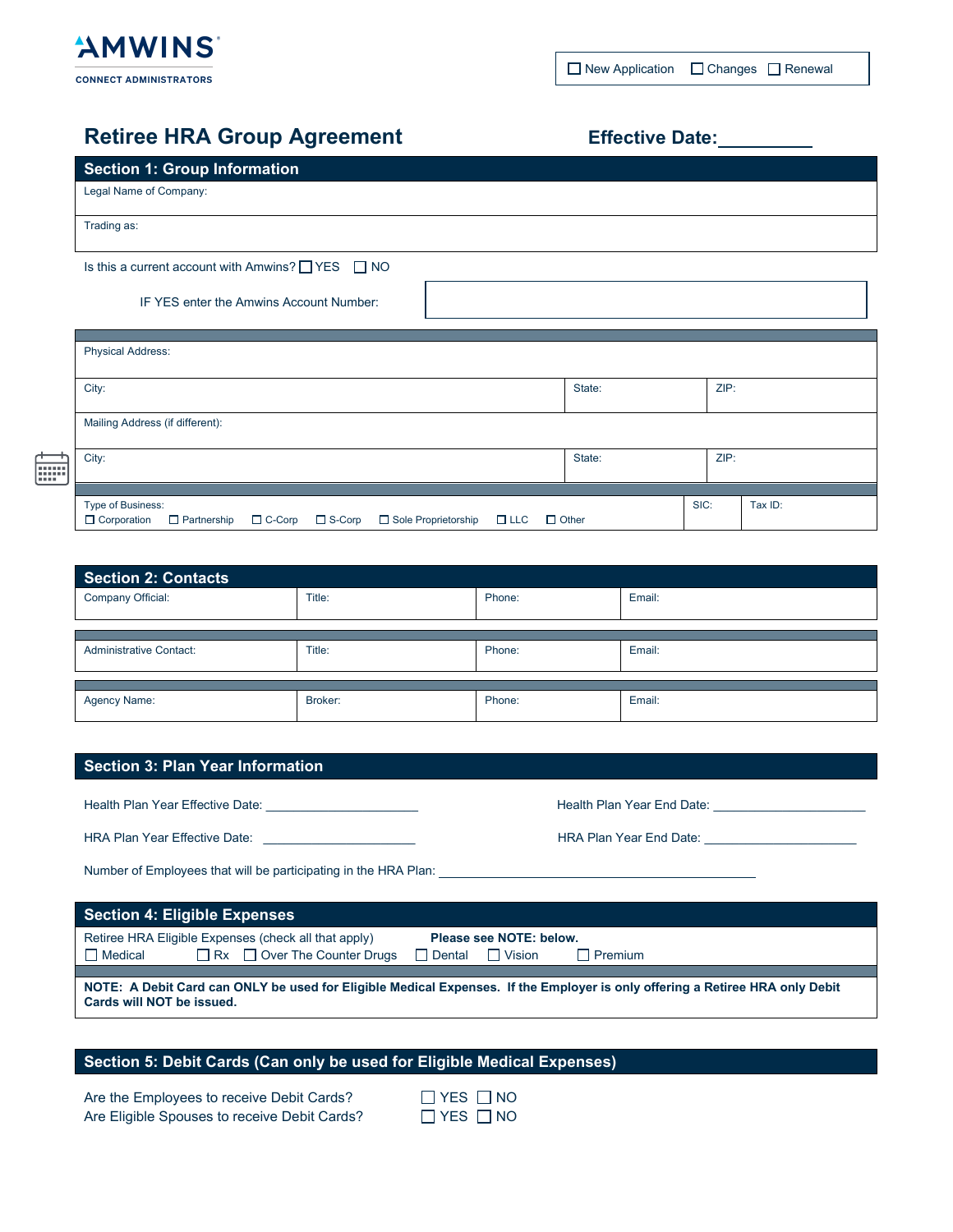### **Section 6: HRA Funding**

Employers should monitor their account fund balance and replenish the funds as needed to ensure that monies are in the account to cover ongoing HRA expenses. In addition, the bank account must provide over-draft protection in the event there are insufficient funds in the HRA account at the time of claim payment.

**Note: If the Employer is reimbursing Premium that varies by employee please provide an excel spreadsheet with the employee name and the monthly reimbursement amount to this HRA Group application.**

| <b>HRA Monthly Funding</b> | *Amounts |   | # of $EE$           |     | <b>Totals</b> |
|----------------------------|----------|---|---------------------|-----|---------------|
| Individual                 | *\$      | X |                     | Ξ   | \$0           |
| Parent & Child             | *\$      | X |                     | $=$ | \$0           |
| Parent & Child(ren)        | *\$      | X |                     | Ξ   | \$0           |
| Husband & Wife             | *\$      | X |                     | Ξ   | \$0           |
| Family                     | *\$      | X |                     | Ξ   | \$0           |
| <b>*Required Field</b>     |          |   | <b>Annual Total</b> | Ξ   | \$0           |

**The Retiree HRA Plan will follow the same eligibility guidelines (i.e. waiting periods, effective dates and termination dates) as the Health Plan. However, certain employees may not be eligible to participate in the tax advantages of an HRA (i.e. self-employed individuals, partners in a partnership, more than 2% shareholders in an S Corporation). Please consult with your tax accountant for specific information.**

# **Section 7: Substantiation**

#### *Retiree HRA Substantiation (for Medical Coverage ONLY)*

The employee must complete an HRA reimbursement form and provide a copy of the premium statement(s), invoice(s) or policy renewal letter from the insurance carrier(s) showing the plan effective dates and insurance costs.

#### *Debit Card Claim Substantiation (for Eligible Medical Expenses ONLY)*

The Internal Revenue Service (IRS) requires Plan Sponsors (Employer) to ensure that HRA Plans are properly substantiated. In other words, purchases made with the Amwins Retiree HRA Debit Card must be proven to be eligible under the Plan. Failure to comply with the IRS substantiation guidelines could result in the plan becoming non-qualified (losing its tax free status) and subject to penalties and/or fines imposed by the IRS.

Amwins Connect Administrators (Amwins) substantiates purchases made with the debit card by reviewing all transactions. Documentation requests are generated and sent to Employees for those transactions that cannot be substantiated through the system. Employees are required to provide the necessary documentation (generally EOB's, itemized statements or bills marked paid by patient) for substantiation.

#### *Level of Substantiation*

- 1. Employees are instructed to keep all receipts and itemized statements for purchases made with the debit card.
- 2. Amwins may contact providers for necessary information on specific charges
- 3. Amwins may auto-approve certain claim categories.

The request for itemized statements for purchases audited by Amwins helps to ensure that all charges on the debit card are properly processed and only eligible procedures and products are purchased.

#### **Substantiation Waiver:**

We authorize Amwins Connect Administrators to approve all HRA debit card transactions without requiring the members to submit documentation to substantiate the transaction. We acknowledge that turning off the requirement for substantiation of debit card purchases violates IRS regulations. In doing so, we will also hold Amwins Connect Administrators harmless and we take full responsibility for any penalties and or citations that may be issued by the IRS for being non-compliant.

**If the Employer wishes to waive Substantiation please check the box and sign and date below.** 

**Employer Signature:**  $\bullet$  **Date: Date: Date: Date: Date: Date: Date: Date: Date: Date: Date: Date: Date: Date: Date: Date: Date: Date: Date: Date: Date: Date: Date: Date: Da** 

#### *Improper Use of Debit Card*

If an employee fails to comply with the substantiation process or uses the debit card for unauthorized or ineligible expenses, the debit card will be deactivated and will no longer have the use of the debit card. They will be notified via a letter mailed to their home address. They will still be eligible to submit claims via a claim form to Amwins at the address located on the form. Their HRA claims will then be reviewed by Amwins for eligibility and if eligible, a check/explanation of benefits will be mailed to them.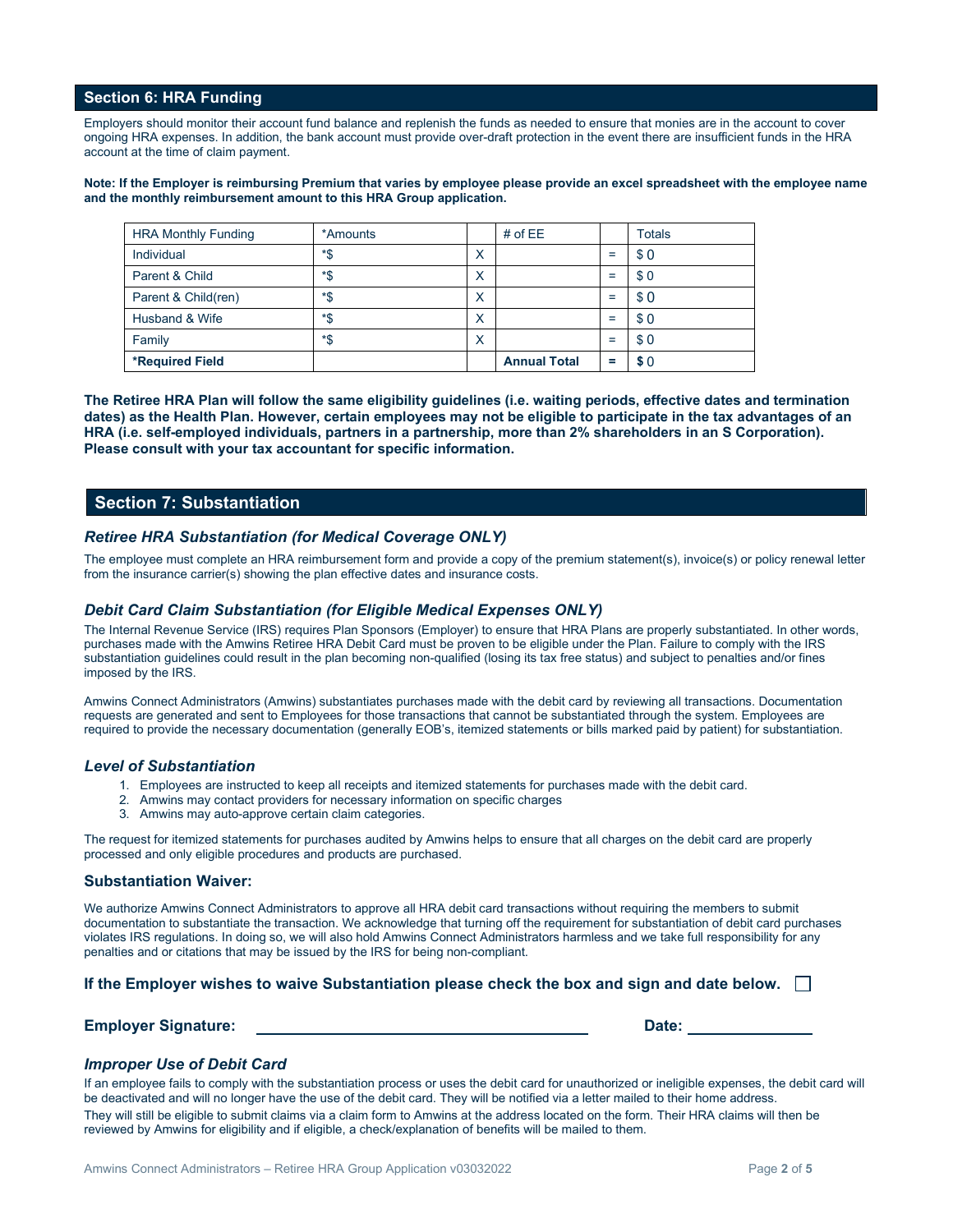# **Section 8: Amwins Administrative Services**

#### *Amwins Administration Fees*

To implement and administer, Amwins will charge the following fees:

**Implementation Fee:** \$250.00 (waived at renewal)

**Monthly Administration Fee:** \$6.00 PEPM or \$250 Monthly Minimum Administration Fee

The implementation fee is due by the effective date of the HRA Plan. The monthly administration fee (PEPM) will appear on your monthly Amwins premium invoice along with your group health insurance premiums.

### *HRA Plan Run-Out Services*

Amwins will offer HRA Plan Run-Out Services as follows:

- 1. If the Employer renews the Amwins HRA Plan, Amwins will provide Run-Out Services for the previous HRA Play Year for a standard 90-day Claims Run-Out Period
- 2. If the Employer terminates the Retiree HRA Plan but continues to have Amwins administer their group health plan, Amwins will provide Run-Out Services for the previous HRA Plan Year for a standard 90-day Claims Run-Out Period. The Employer understands that they are responsible for funding the HRA account for reimbursements to the Employees for covered expenses incurred prior to the termination date of the HRA Plan but before the end of the 90-day claim run-out period.
- 3. If the Employer terminates the Retiree HRA Plan and the Group Health Plan with Amwins, then this Retiree HRA agreement shall terminate and Amwins will not perform Run-Out Services for the HRA Plan. The Employer understands that they are responsible for reimbursements to the Employees for covered expenses incurred prior to the termination date of the HRA Plan. Any claims received at Amwins after the termination of this Agreement will be returned to the Employer.

The responsibilities of Amwins are limited to enrolling eligible Employees in the HRA plan, invoicing the HRA administrative fees, processing HRA claims for payment, issuing Debit Cards to Employees, preparing Summary Plan Descriptions, and providing an Employer website to manage your Retiree HRA Plan. The HRA website will provide Employers access to reports such as the Bank Transaction Reconciliation Report and the Manual Claim Reimbursements Report.

Employers will have access to the website to view the HRA plan activity. The website address for employers is: www.wealthcareadmin.com .

Employees have access to the website to view their FSA claims activity. The website address for employees is https://amwinsconnect.wealthcareportal.com.

# **Section 9: Patient Centered Outcomes Research Institute (PCORI) Fees**

The Employer will be required to pay a PCORI Fee for each employee enrolled in the Individual Coverage HRA plan each year. The fee is based on when the plan year ends. Amwins will assist in providing the information required for the employer to report to the IRS by July 31<sup>st</sup> of each year.

Click on the link below to see more information and the appropriate fees to be paid to the IRS. Fees and information are subject to change.

https://www.irs.gov/newsroom/patient-centered-outcomes-research-institute-fee

# **Section 10: Non-Discrimination Requirements**

#### *Non-Discrimination Requirements*

This Plan will comply with all Federal tax law requirements necessary to obtain tax benefits available under the Internal Revenue Code, including the requirement that the plan does not discriminate in favor of certain "key Employees" or "highly compensated Employees." A plan discriminates as to eligibility unless it benefits:

- $\geq$  70% or more of all Employees, or<br> $\geq$  80% or more of all Employees elic
- 80% or more of all Employees eligible to benefit under the plan, if 70% or more of all Employees are eligible to benefit under the plan, or
- A group of employees described in IRS Section 410(b)(2)(A)(I) that is found to be a nondiscriminatory classification in accordance with Prop. Treas. Reg. 1.410(b)-For these purposes, there may be excluded from consideration any Employees who have not completed three years of service, part-time Employees whose customary weekly employment is less than 20 hours and nonresident aliens.

A Health Reimbursement Arrangement Plan will not discriminate as to benefits if the type and amount of benefits available to highly compensated participants are also available on the same basis for all other participants. This test is applied by looking at available benefits rather than actual benefit payments under the plan.

Note: If the Plan is discriminatory, then all or part of the medical benefits paid for the benefit of a highly compensated Employee will be taxable to that Employee.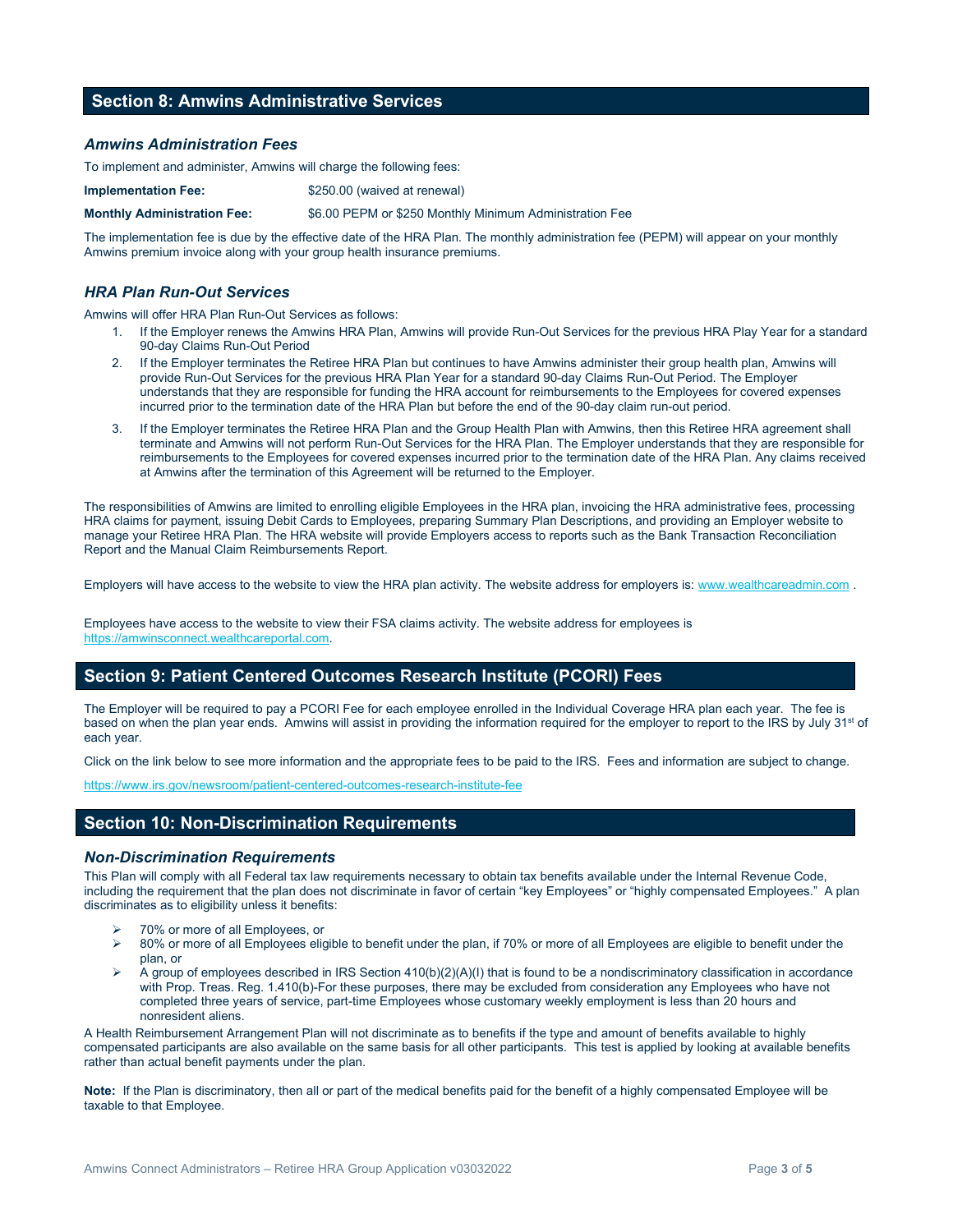### *Non-Discrimination and Health Benefits*

The following information is from the IRC (Internal Revenue Code) - Section 105(h)

IRC Sec. 105 and Sec. 106 permit employers to offer certain health benefits on a tax-free basis. However, these rules can be different for highly compensated employees (HCEs) if the health plan is self-insured. An HCE is defined as:

- One of the five highest-paid officers
- A shareholder owning (actually or constructively) more than 10% of the company's stock
- Among the highest paid 25% of all employees

There are two (2) tests under this Section of the IRC that employers need to be aware of while planning the funded benefits.

- 1. **Eligibility Test** for a plan to be considered nondiscriminatory with respect to eligibility to participate, it must pass one of the three coverage tests:
	- a. 70% of all employees benefit under the plan<br>b. The plan benefits 80% of eligible participants
	- The plan benefits 80% of eligible participants and 70% of all employees are eligible
	- c. The plan benefits a nondiscriminatory classification of employees (not HCEs)

2. **Benefits Test** – the IRS regulations indicate that the plan must provide the same benefits for both HCEs and non-HCEs. A self-insured health plan discriminates as to benefits unless all benefits provided for participants who are HCEs are also provided to all other participants. All benefits for dependents of HCEs must also be available on the same basis for the dependents of all other employees. The self-insured health plan will also be considered discriminatory as to benefits if it covers HCEs and the type or amount of benefits subject to reimbursement is offered in proportion to compensation.

When applying nondiscrimination test, all employees of a controlled group or affiliated service group, as defined in the IRC Sec. 414, are treated as employed by a single employer.

#### *Benefits Received and Taxable Income under Non-Discrimination Guidelines*

If a benefit under the self-insured plan is available to HCEs but not to other employees, the total amount of reimbursement to the HCE with respect to that benefit is an 'excess reimbursement' and must be included in the HCE's income taxes an imputed income.

Employers and benefit consultants should always discuss these issues with Tax Accountants while designing health plans for employees.

# **Section 11: Disclaimers**

- 1) A dedicated bank account should be established for the Retiree HRA Plan. ACH transfers will be made from this account to fund the Retiree HRA claims.
- 2) The bank account associated with this Plan must have overdraft protection. If overdraft protection is not provided for this account and a transaction is returned for insufficient funds, a \$25.00 fee per attempt will be assessed.
- 3) The implementation process will not begin until the completed ACH Authorization form is returned to Amwins. The ACH Authorization Form is attached to this account.
- 4) The Retiree HRA Plan is subject to Maryland State Extension (MSE)/COBRA & HIPAA regulations which mean the funds are subject to MSE or COBRA extension of benefits. If the terminated Employee *does not pay* their MSE/COBRA premium (including the HRA fund portion), only claims *incurred prior to their termination date* are eligible for reimbursement. If the terminated Employee *pays* their MSE/COBRA premium (including the HRA fund portion), claims incurred *during the entire paid premium period* are eligible for reimbursement.
- 5) Upon termination of a member, the member will have the ability to use the debit card until midnight of the date of the medical plan termination effective date. It is understood that if the company terminates any Employees, it is the company's responsibility to notify Amwins immediately. If the company fails to notify Amwins of an Employee's termination, it is the company's responsibility for any charges incurred and paid after the termination date. If the employer does not want the employee to have use of the debit card immediately upon termination of employment, they will need to send an email to qbs.gbsdebitcard@amwins.com to advise.
- 6) The Retiree HRA Debit Cards will be mailed to the Employee's homes. Each Employee will receive one debit card.
- 7) Debit cards reported lost, stolen or not received will be rendered permanently inactive. The Employer or the Employee will need to contact customer service to request a new Debit Card.
- 8) The Employer may deduct invalid purchases from the Employee's paychecks.
- 9) Federal regulation mandates that most transactions will require receipt verification. Employees must be instructed to save all receipts for services paid with the debit card. Amwins will request receipts via mail or email from Employees to substantiate claims.